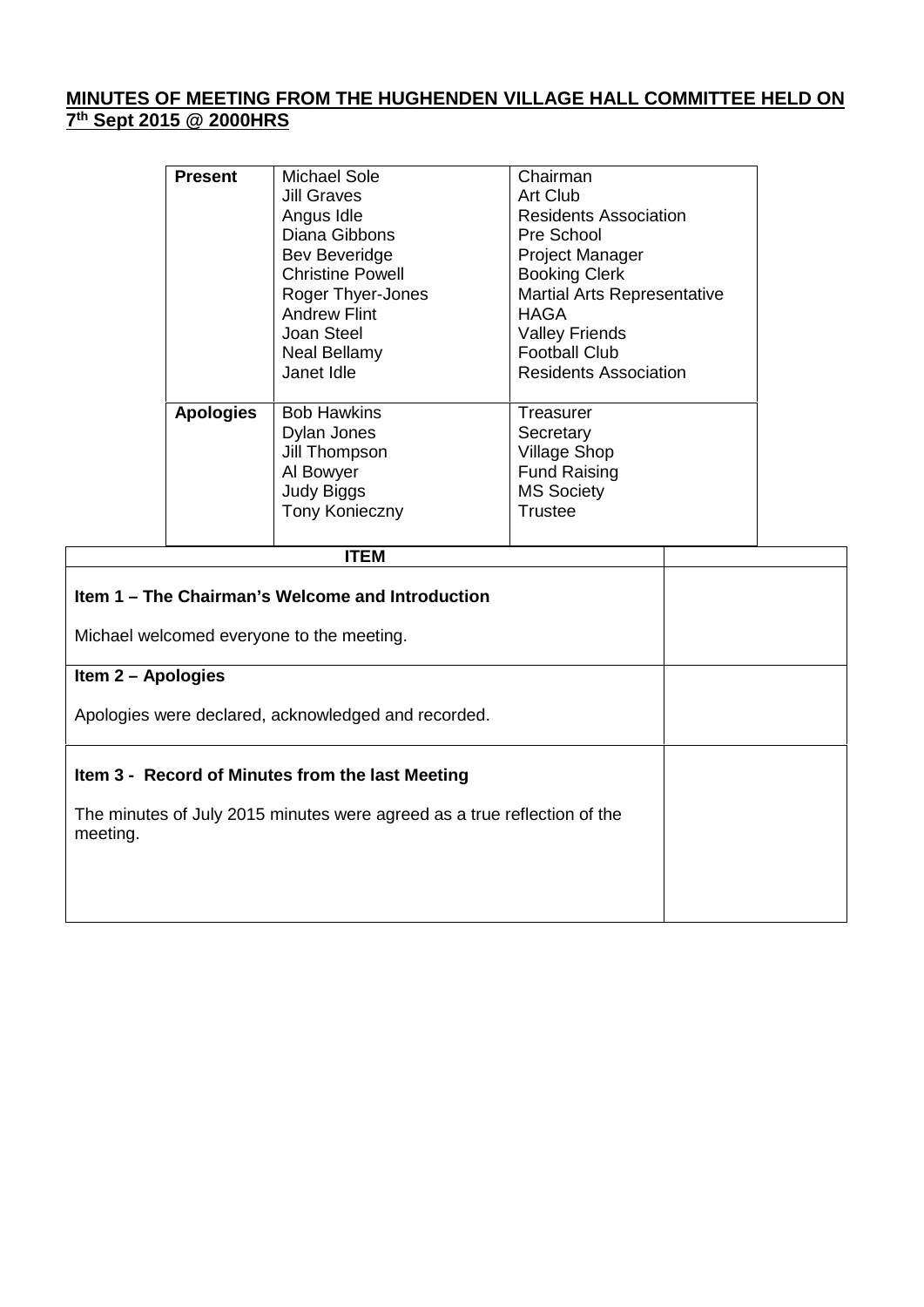| Item 4 – Matters Arising from the last Meeting                                                                                                                                                                                                                                                                                                                                                                                                                                                                                                                                                                                                              |               |
|-------------------------------------------------------------------------------------------------------------------------------------------------------------------------------------------------------------------------------------------------------------------------------------------------------------------------------------------------------------------------------------------------------------------------------------------------------------------------------------------------------------------------------------------------------------------------------------------------------------------------------------------------------------|---------------|
| Christine confirmed that she had received the key fobs from Bev.                                                                                                                                                                                                                                                                                                                                                                                                                                                                                                                                                                                            |               |
| Dylan had received the playground inspection report from the Parish<br>Council.                                                                                                                                                                                                                                                                                                                                                                                                                                                                                                                                                                             |               |
| The Dog Poo Initiative has not been progressed by Bev.                                                                                                                                                                                                                                                                                                                                                                                                                                                                                                                                                                                                      | Bev           |
| The thermostat for the Cabin was still to be purchased.                                                                                                                                                                                                                                                                                                                                                                                                                                                                                                                                                                                                     |               |
| Dylan to advise at the next meeting the position on the appeal against the<br>rates.                                                                                                                                                                                                                                                                                                                                                                                                                                                                                                                                                                        |               |
| Dylan has circulated the Trustees responsibilities as published by the<br>Charites Commission. Next step is to hold a trustee meeting to discuss any<br>changes required.                                                                                                                                                                                                                                                                                                                                                                                                                                                                                   |               |
| Health and Safety and fire risk report has been completed and a copy will<br>accompany these minutes for discussion at the next meeting.                                                                                                                                                                                                                                                                                                                                                                                                                                                                                                                    |               |
| Al and Andrew had provided a template for a Tender process.                                                                                                                                                                                                                                                                                                                                                                                                                                                                                                                                                                                                 |               |
| Item 5 - Chairman's Report                                                                                                                                                                                                                                                                                                                                                                                                                                                                                                                                                                                                                                  | Dylan         |
| Michael explained that Dylan, Bob and he had met a number of times during<br>the summer months to ensure all matters were attended to and projects<br>progressed.                                                                                                                                                                                                                                                                                                                                                                                                                                                                                           | Michael/Dylan |
| Users will hopefully have seen the improved hall floor and stage which had<br>both been stripped, stained and polished in August at a cost or £2K. Michael<br>thanked Bev for arranging this work.                                                                                                                                                                                                                                                                                                                                                                                                                                                          | Bev           |
| Michael reminded the committee that visibility and appearance the hall is a<br>vital to attract and retain hirers. Bev had worked on the main entrance from<br>Coombe Lane and will be cleaning the brickwork/pillars and planting some<br>plants in the flower beds.                                                                                                                                                                                                                                                                                                                                                                                       |               |
| It was noted the "Village Hall" signpost was hidden by the trees and requires<br>relocating in due course.                                                                                                                                                                                                                                                                                                                                                                                                                                                                                                                                                  |               |
| Michael attended the recent Residents Association meeting and the MUGA<br>(Multi-Use Games Area) development committee and will continue to<br>represent the Village Hall at future meetings.                                                                                                                                                                                                                                                                                                                                                                                                                                                               |               |
| In conjunction with the Parish Council, we had agreed to participate in 2<br>activities. The first was hosting the county Youth Bus which was parked<br>adjacent to the hall on 25th August. Attendance numbers were very<br>disappointing primarily due to the late decision to host the bus and the<br>minimal publicity, plus the deluge of rain on the day deterred many<br>prospective visitors. The second is the forthcoming community cinema nights<br>on 2 <sup>nd</sup> and 9 <sup>th</sup> October. Leaflets and posters were provided by HPC for<br>distribution.<br>Finally, the September meeting of Hughenden Parish Council will be held in |               |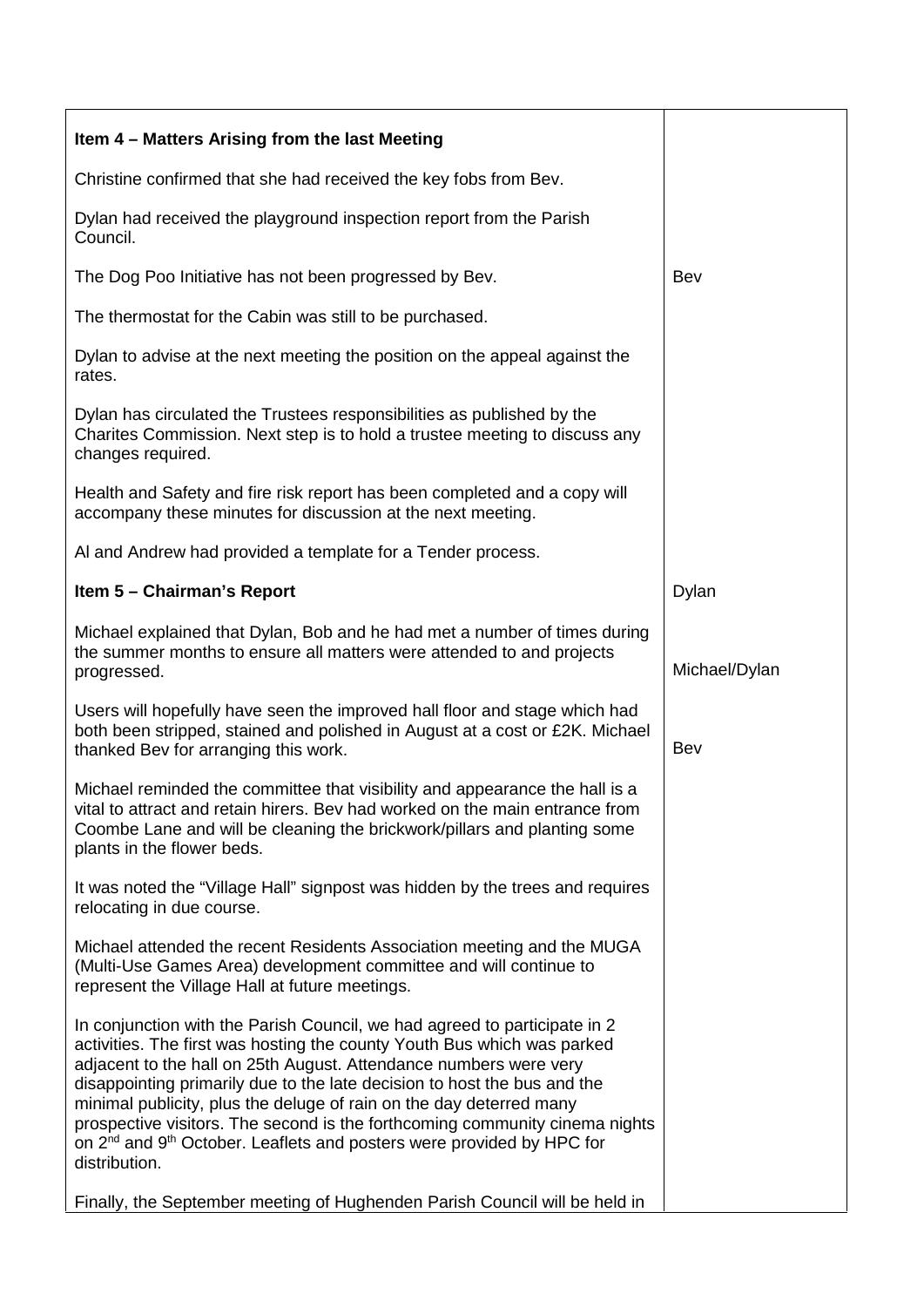the small hall on Tuesday 8<sup>th</sup> September and was open to all who wanted to attend.

### **Item 6 – Treasurers Report**

In Bob's absence, Michael circulated the current financial reports and read Bob's report that detailed progress with annual invoices/payments from hirers plus the benefits of the new online payment system.

### **Item 7 – Secretary's Report**

In Dylan's absence, Michael explained Dylan continued to work on the constitution together with Tony and Michael, updating the Conditions of Hire, working with the Trustees on their responsibilities, arranging a full Health and Safety inspection.

#### **Item 8 – Maintenance Report**

Bev outlined the various maintenance jobs undertaken during the summer.

Michael then outlined the proposals to replace all guttering, drainpipes, soffits, barge boards, with heavy duty commercial plastic ones.

Michael then read an email from Tony expressing his personal view on the process and price. Bev then explained he, Michael and Dylan had followed the required process and had met with the preferred supplier to ensure the specification and their experience met with our approval.

Michael then asked for the committee to vote their approval to spend £12K on this major project. The expenditure was unanimously approved.

Michael said the Audio Visual project was still being worked on and that Dylan was arranging for one of the prospective suppliers to present to the committee at a future meeting.

## **Item 9 – Booking Secretary's Report**

Christine advised that bookings were very good with a number of Saturday party bookings in the diary.

#### **Item 10 – Fund Raising**

Due to Al's apologies there was no update on fundraising.

# **Item 11. Football Club**

Neil advised that the new season had commenced on 6<sup>th</sup> September and the club numbers were approaching 250 players. The club had purchased a new set of mobile goalposts for use in smaller-sided games. Work on the back pitch had been completed and the pitch was now in full use.

# **Item 12. Residents Association**

Janet Idle update the committee with the MUGA progress and confirmed a full site survey would be undertaken on Monday  $7<sup>th</sup>$  September as part of the feasibility study. It was further advised that a suitably qualified consultant would be sought to assist in the entire process. Janet explained that the